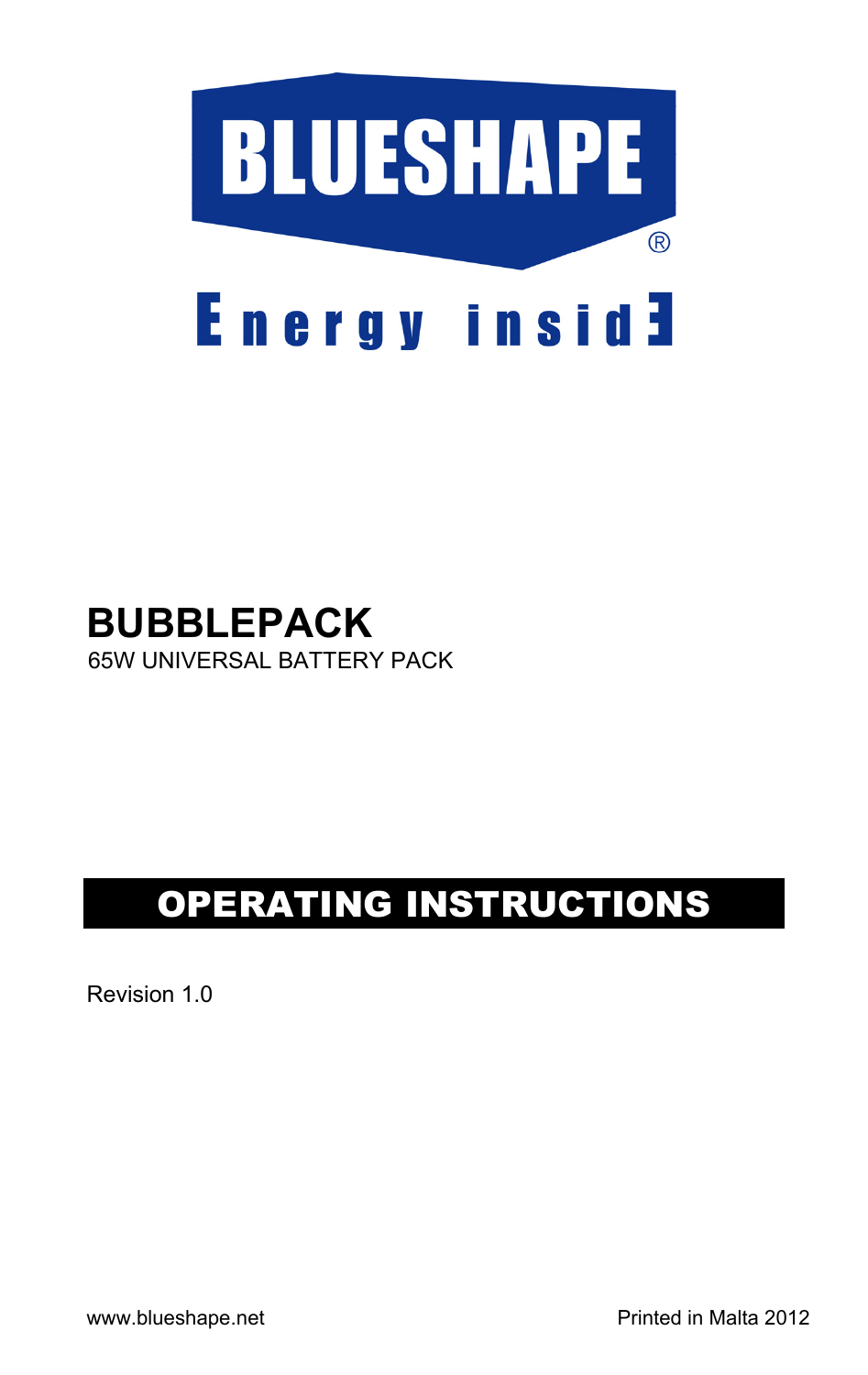

The user is being alerted of the importance of going through the literature accompanying this product and getting familiarised with the important safety and operating instructions, included.

## **Moreover, please follow the safety instructions below.**

- Read the supplied instructions thoroughly and keep handy.
- Protect the equipment from humid environments. Avoid any contact with water or other fluids. Do not use if any liquid has been accidentally spilled inside the equipment.
- Unplug when not in use and avoid careless overload or short circuits.
- Unplug and switch off the charger if not in use.
- It is recommended to send the unit to sleep mode when not in use to avoid self-discharge.
- Avoid allowing the battery discharge to extremely low levels. It is recommended to charge it periodically to a reasonable level (say 50% or 3 LEDs) even when not in use.
- Avoid setting up near extreme heat sources such as in scorching sunshine, fire places, radiators, stoves or other heat generating equipment
- Do not remove cover or dismantle the apparatus. No userserviceable parts inside
- Use only as instructed by the manufacturer. If the equipment develops a fault, have it repaired by qualified service personnel only
- **The equipment probably may become rather warm or even hot during operation. This is not a sign of malfunction since this equipment is designed and tested to withstand this. All this is to be expected due to the high power handling of the device within such a small volume.**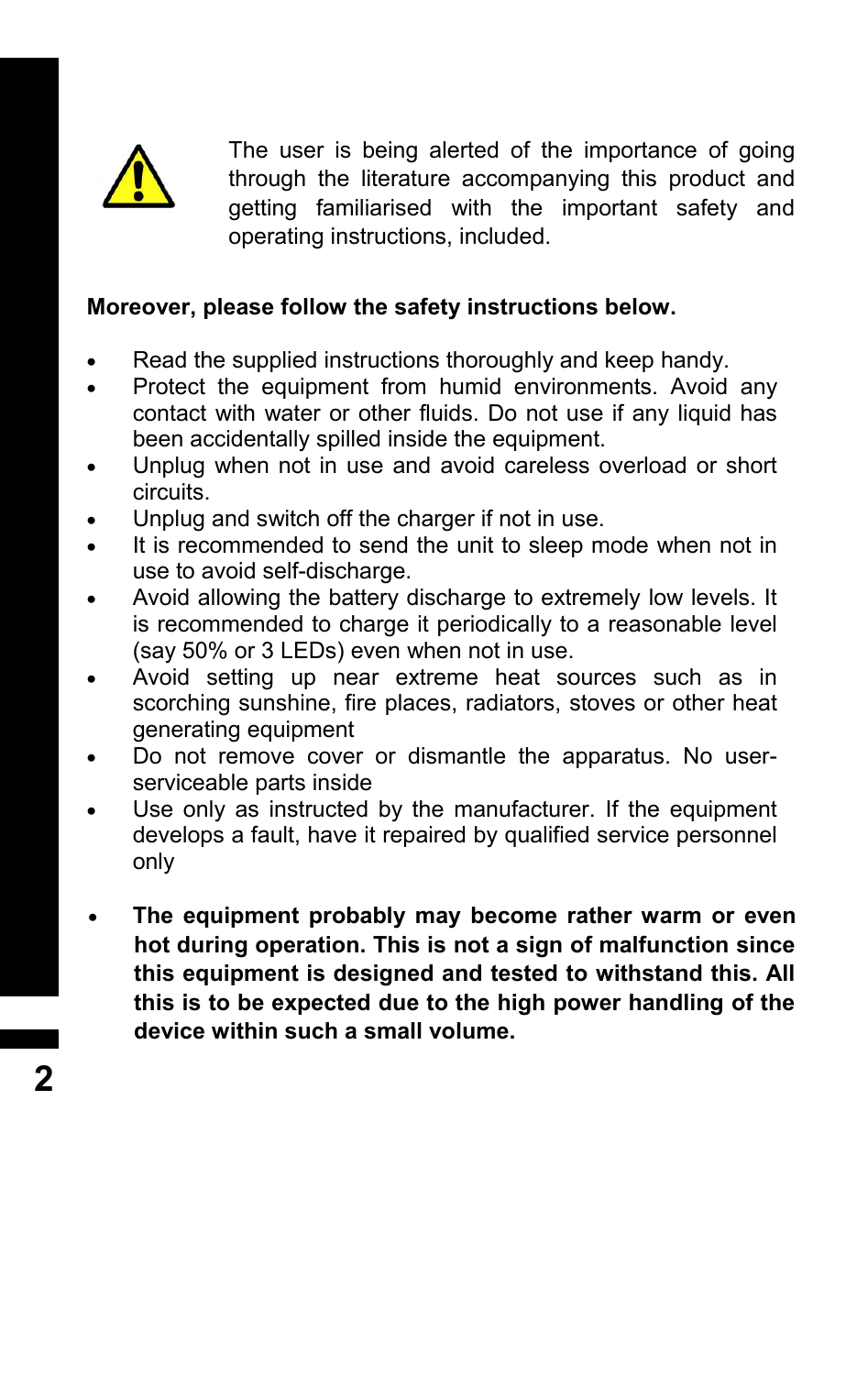# **Package contents**

- Bubblepack 65Wh battery
- Camera Adapter base
- Battery charger with mains cable
- BSTAP connector with 50cm cable
- Operating manual

# **Introduction**

Bubblepack is a universal 65Wh, battery pack with multiple voltage outputs.

The device is intended for fixing underneath a camera to supply power to it and its accessories. The whole arrangement can also be mounted on a tripod if needed.

| <b>Outputs</b> | Range                      | <b>Connection</b> | <b>Designation</b> |
|----------------|----------------------------|-------------------|--------------------|
| 14.8V /7A max  | 12.6V min $\sim$ 16.8V max | $2 \times D-TAP$  | <b>HIGH</b>        |
| 11.2V /5A max  | selected by switch         | 2 x BSTAP*        | <b>LOW</b>         |
| 8.4V /5A max   | selected by switch         | 2 x BSTAP*        | <b>LOW</b>         |

All **LOW** outputs are regulated

\*BSTAP is a custom BLUESHAPE connector (blue)

# **Features**

- Sturdy mechanical design
- Detachable (sliding) adapter with spring loaded, dual hooking mechanism
- Lever arm for tight, low tolerance locking of adapter base to rail, ensuring shake-free operation during shooting
- Adjustable positioning of adapter base on rail for achievement of optimum camera balance
- Super compact, high energy density and lightweight assembly
- Stylish external looks
- Can be mounted on a standard tripod
- Choice of 3 voltage outputs @ high current
- Choice of 4 output connectors (2 x D-TAP, 2 x BSTAP)
- Comprehensive electrical safety/ energy saving features
- Full short-circuit /overload protection
- Convenient, 4 LED voltage based gas gauge
- High efficiency Li-ion battery charger included
- Can power a wide range of cameras using special accessories (available extra) such as cables and battery eliminators. Please visit www.blueshape.net for more information.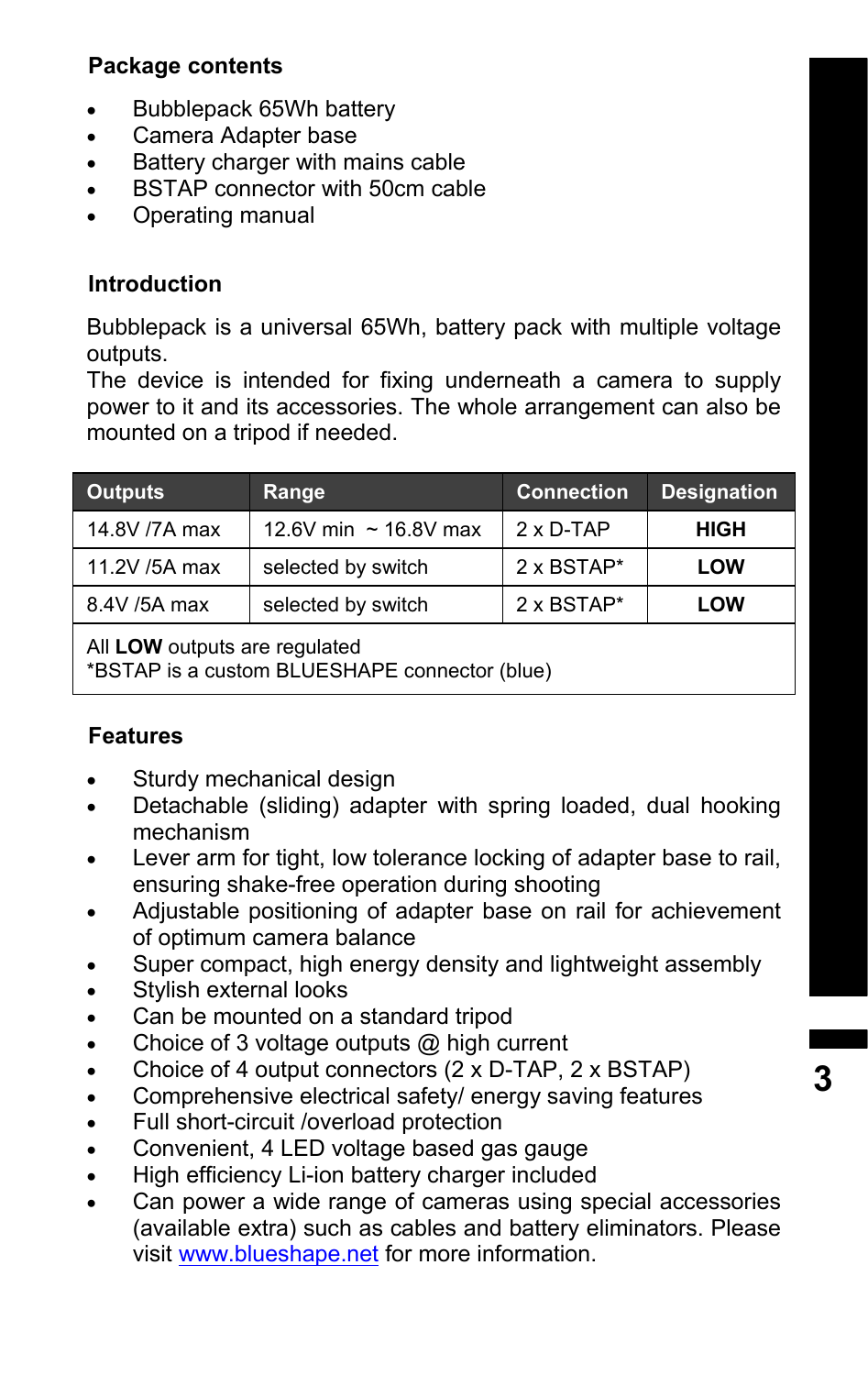# **Bubblepack graphic description**

(Battery)



(Adapter base) *not to scale*



**4**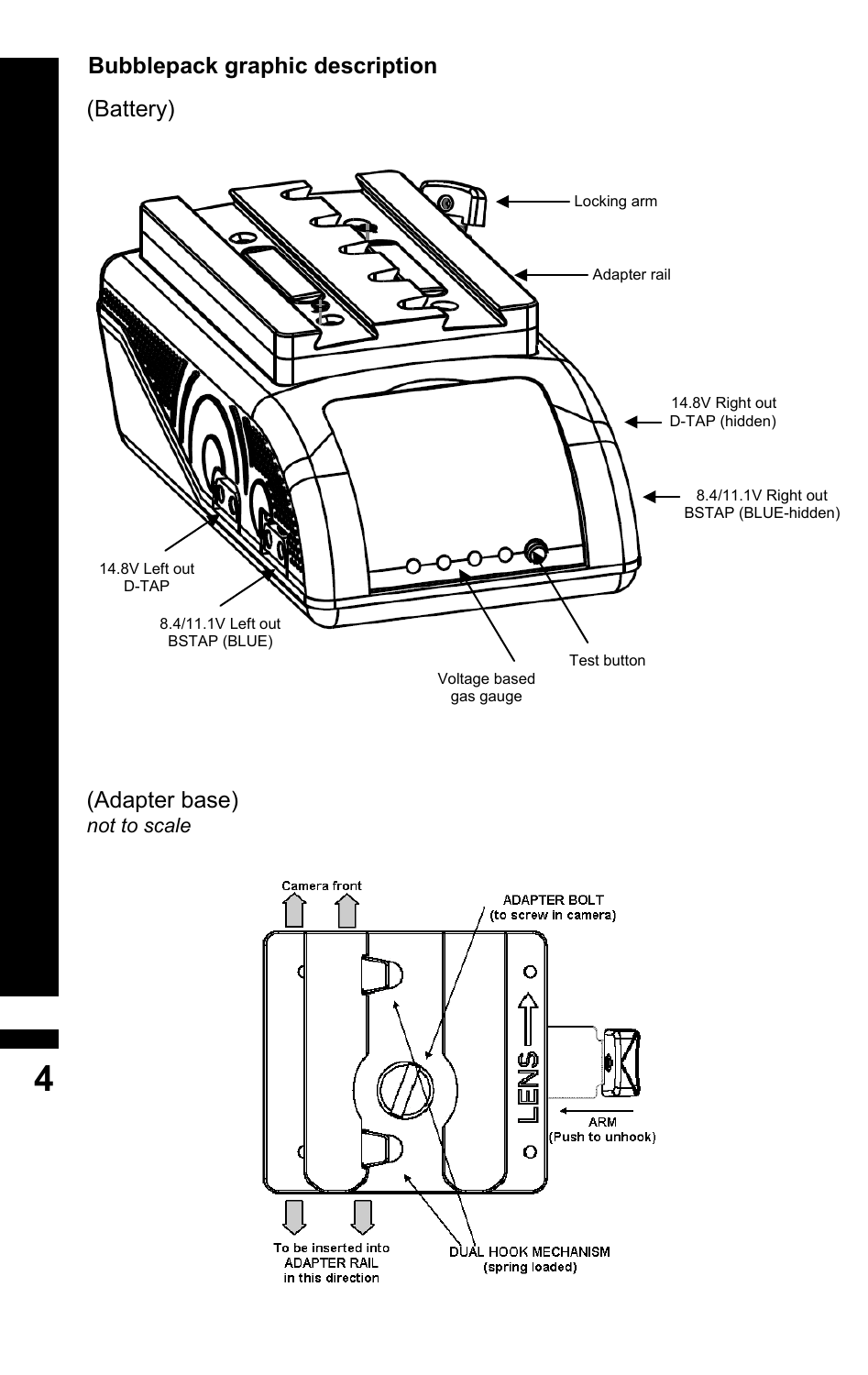# **Principle of operation**

Bubblepack internally contains 8 high quality Li-ion battery cells that can deliver a total of 65Wh. A battery management system and a high efficiency step-down converter create a choice of 3 voltage outputs - those most widely used in today's latest miniDV and DSC cameras:

- 14.8V nominal
- 11.2V regulated and fixed
- 8.4V regulated and fixed

The safety circuit features the usual, over and under voltage battery protections together with full output short circuit protections.

#### **How to check the state of charge**

A 4-stage voltage-based gas gauge gives a rough indication of the remaining capacity. The LED display is activated by the push button switch on the front. The LED array displays the state of charge based on the following criteria:

| Voltage           | Approx. state of charge | LEDs           |
|-------------------|-------------------------|----------------|
| > 15.85V          | $100\% - 80\%$          | 4 LEDs on      |
| $15.85V - 15.63V$ | $80\% - 60\%$           | 3 LEDs on      |
| $15.63V - 15.00V$ | $60\% - 40\%$           | 2 LEDs on      |
| 15.00V ~ 14.60V   | $40\% \sim 20\%$        | 1 LED on       |
| < 14.35V          | <20%                    | 1 LED flashing |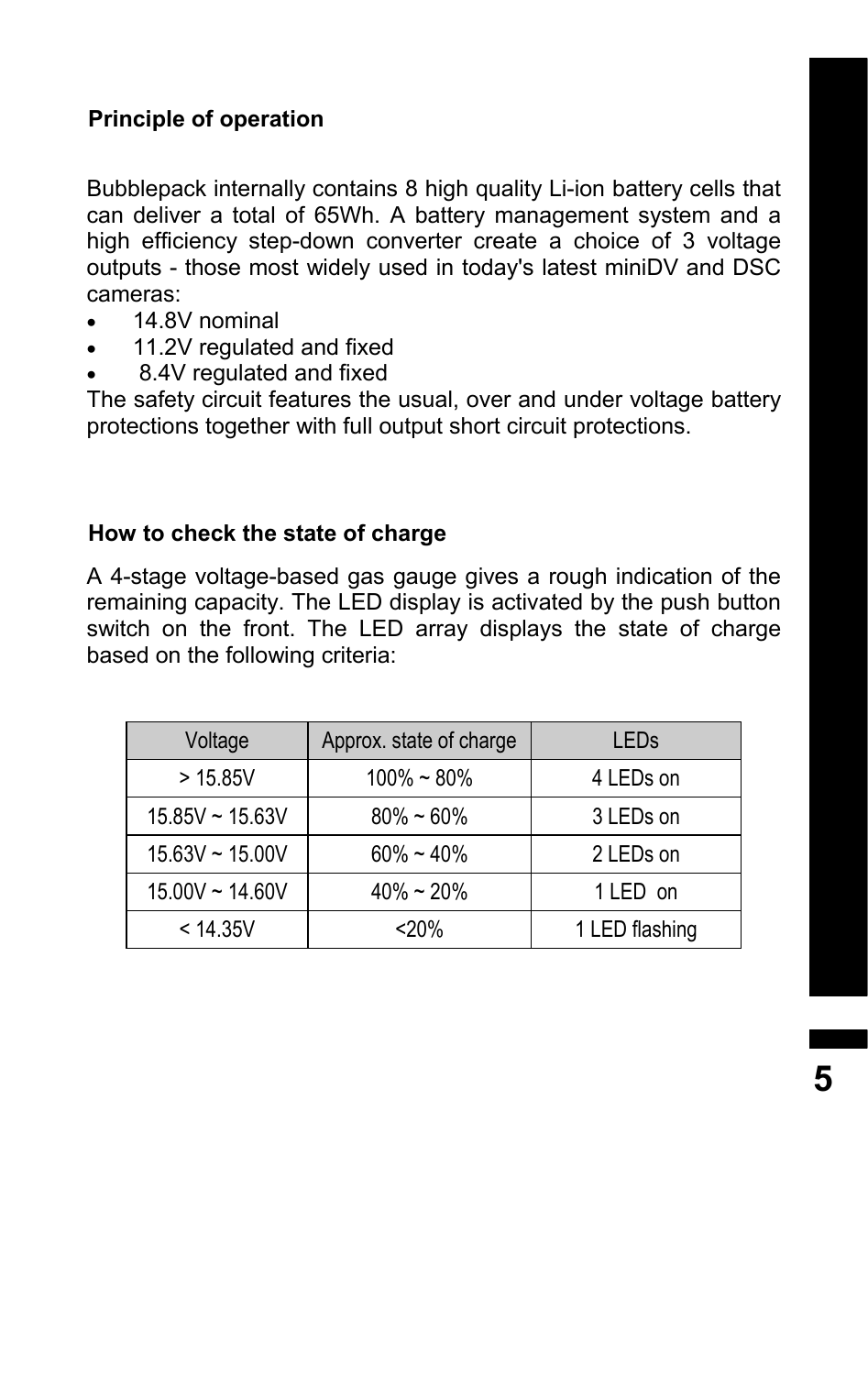# **Auto turn-off modes**

Further features include 'sleep mode' to minimise battery drain during inactivity and when the battery pack reaches a low voltage threshold of 12.6V. In 'sleep mode', the internal microprocessor goes to low power mode thus minimising battery consumption.

The battery can go to sleep mode in 3 ways:

- automatically, if pack voltage is < 12.6V
- if there is no activity for 60 minutes
- $\bullet$  if the test button is pressed for  $> 3$  seconds until the LED closest to the push button flashes. Note that Bubblepack can still power applications during sleep

#### **Wake-up**

To wake up Bubblepack from sleep, just press the (test) push button until the LEDs flash. The number of LEDs that will flash is in accordance with the residual capacity of the pack at that time.

# **Short Circuit protection**

In the event of a short circuit on the **HIGH** side, all 4 LEDs will flash. The reset procedure is to press the test button so as to open the relay. Following this, the LEDs flash in sequence and reactivate the relay/power. If the short still persists, the same events will occur. When the short is removed, Bubblepack will resume normal operation. A second pressing of the test button will return a gas gauge result.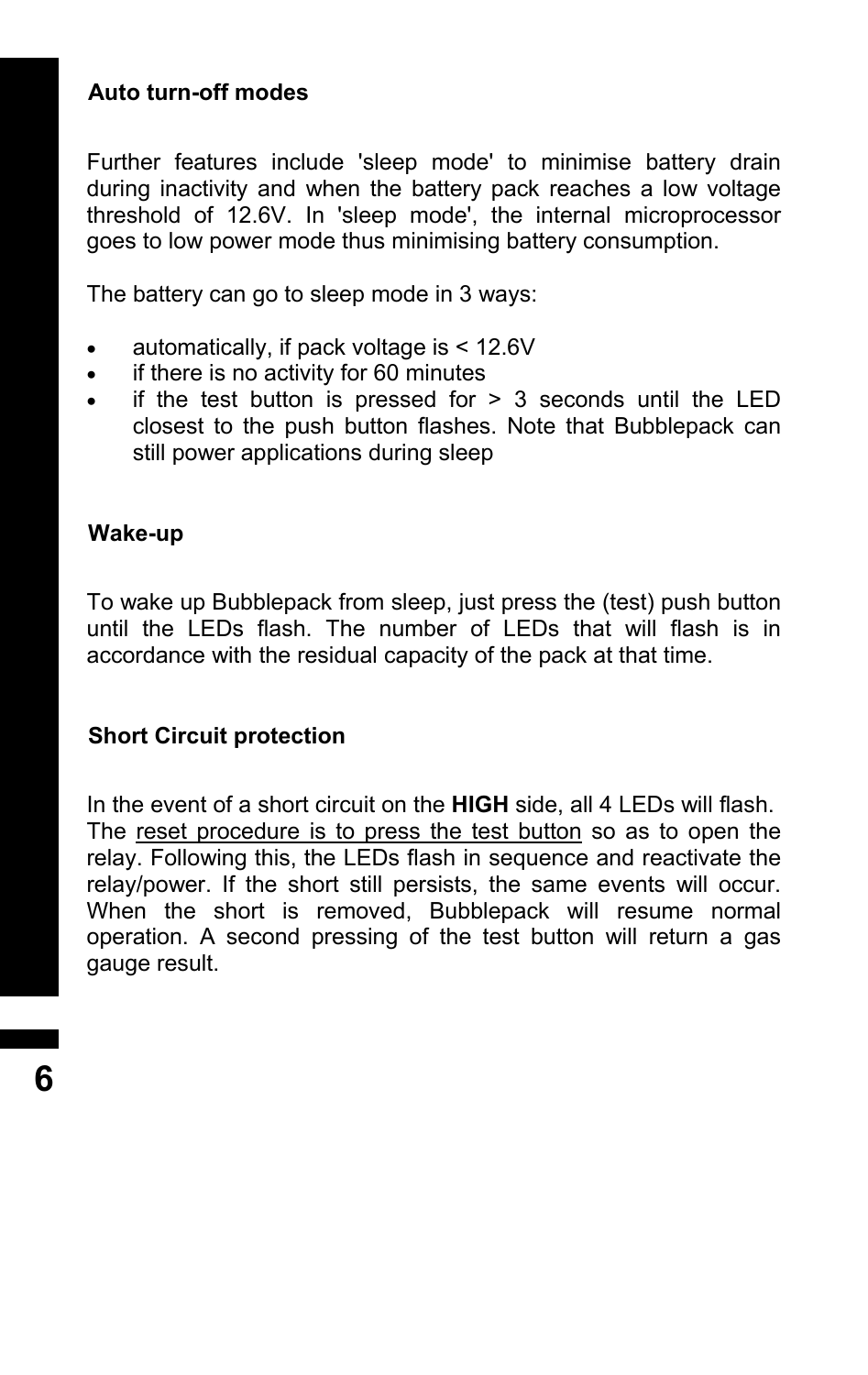## **How to charge Bubblepack**

A fast charger has been included in the package.

Simply connect the charger to one of the **HIGH** outputs on Bubblepack and the device will charge. It is expected that the device reaches full charge from empty within  $2 \sim 3$  hours. The LED on the charger will be red during charging but will turn to green when charge is completed. It is recommended to charge Bubblepack on first use or after a long period of shelf life or inactivity.



## **Purpose of the locking arm**

The adapter base is designed to slide with ease into the corresponding rail profile on the battery. This enables the user to determine the best 'notch position' for optimum balance.

It is of vital importance that camera shake is not present during shooting when the camera and Bubblepack are mounted on a tripod, The arm mechanism on Bubblepack locks the base with the battery to unite and tighten the combination and reduce mechanical clearances (and therefore, overall shake), to a negligible amount .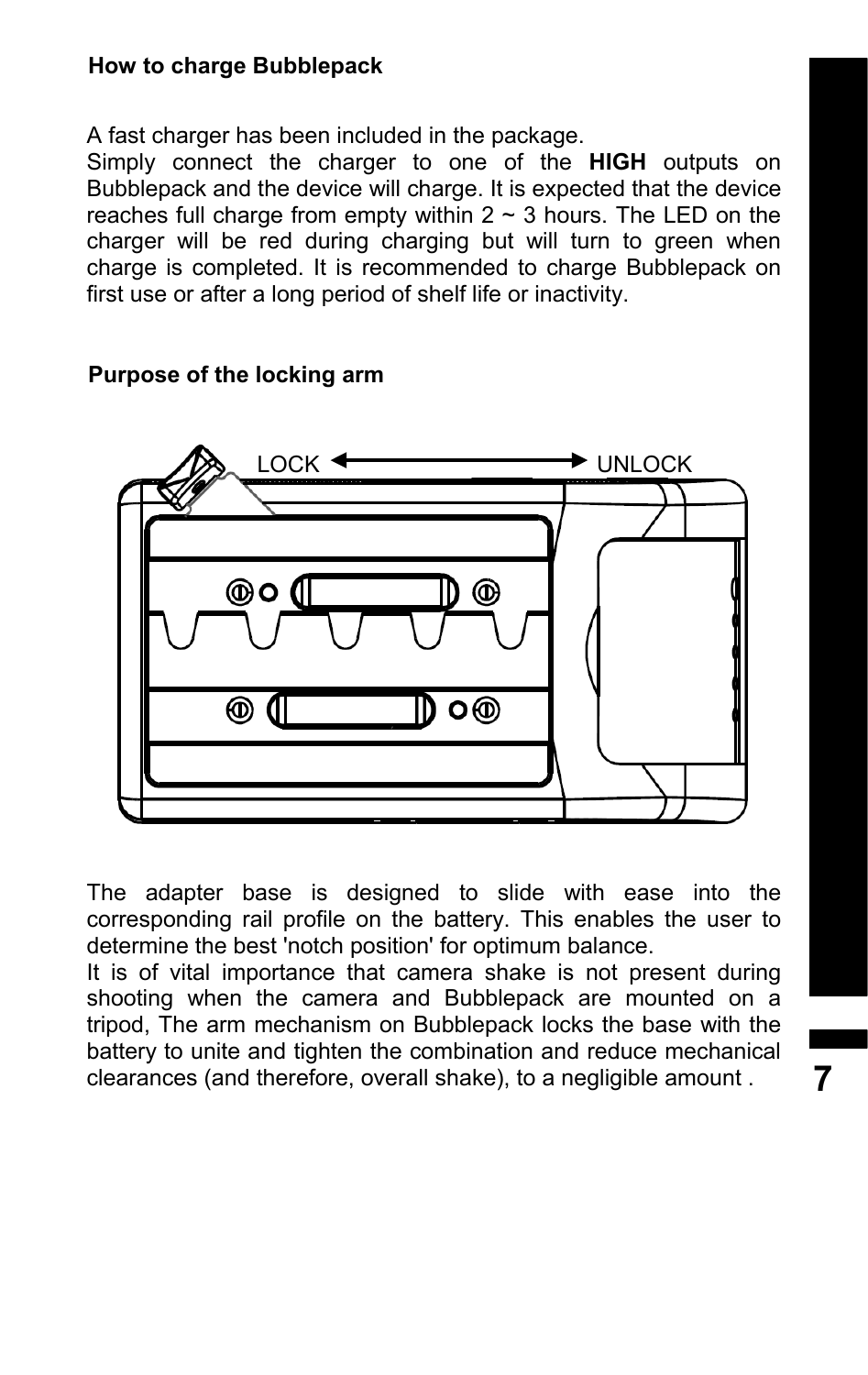# **How to mount the camera**

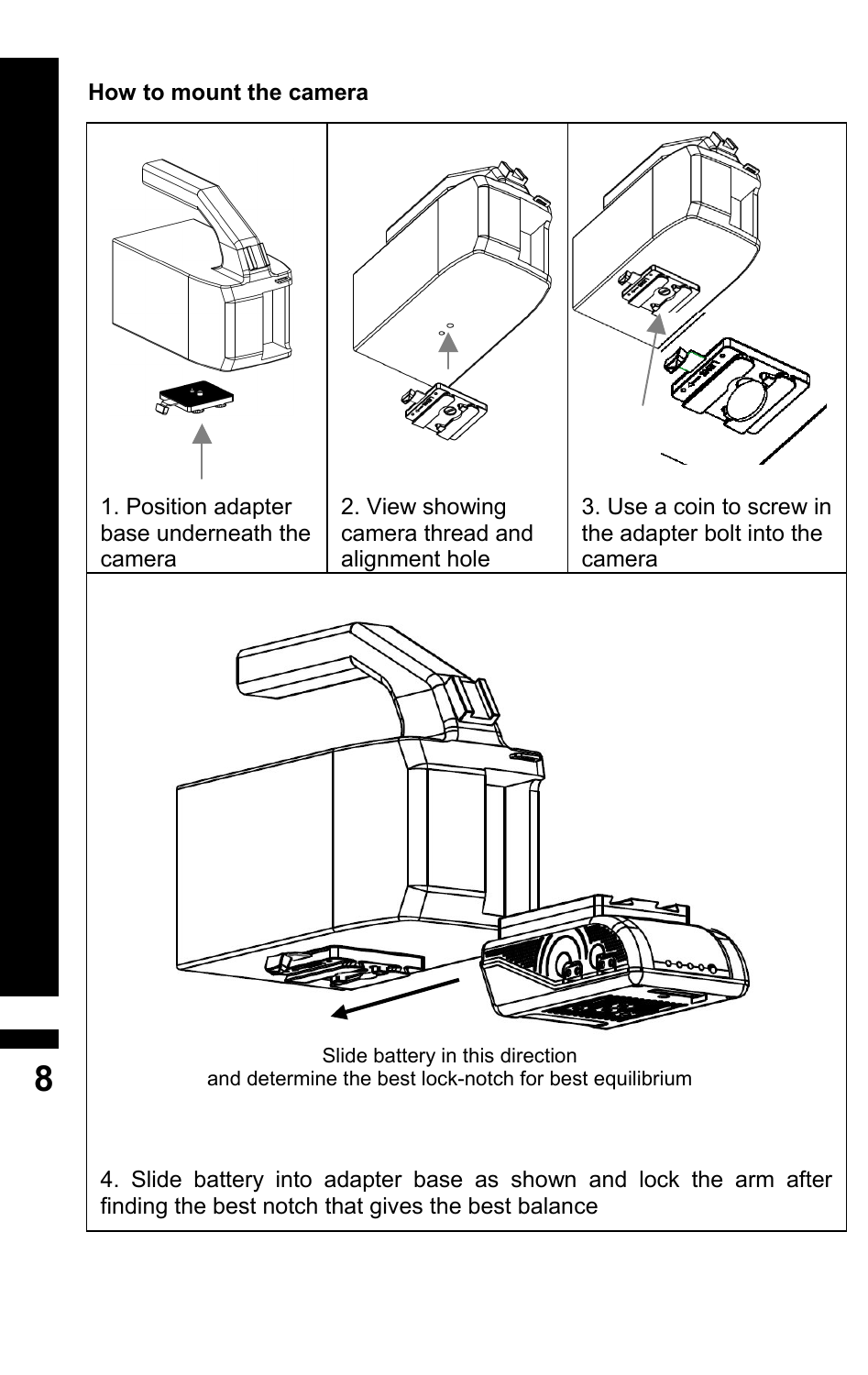# **Technical specifications**

| Internal battery:               |                                               |
|---------------------------------|-----------------------------------------------|
| Cell type                       | Li-lon cylindrical rechargeable battery cells |
| Nominal voltage -HIGH           | 14.8V (range 12.6 - 16.8V)                    |
| Regulated Voltage - LOW (1)     | $11.2V + 2%$                                  |
| Regulated voltage - LOW (2)     | $8.4V + 2%$                                   |
| Nominal capacity                | 4.4Ah - 65Wh                                  |
| Max. discharge current (D-TAP)  | 7A +/- 2%                                     |
| Max. discharge current (BSTAP)  | $5A + 2\%$                                    |
| Max output ripple content       | < 50mV                                        |
| Operating temperature range     | $-10^{\circ}$ C ~ +60°C (+14°F ~ +140°F)      |
| Storage temperature range       | $0^{\circ}$ C ~ +35°C (32°F ~ 95°F)           |
|                                 |                                               |
| Dimensions                      | 139 x 76 x 53mm (excluding adapter base)      |
| Weight - Battery only           | 743g                                          |
| Weight - Battery & adapter base | 819g                                          |
|                                 |                                               |
| Charger                         |                                               |
| Type                            | Li-ion 16.8V 3A<br>100 ~ 240V AC/ 50 ~ 60Hz   |

At our own responsibility we declare that this product is CE certified.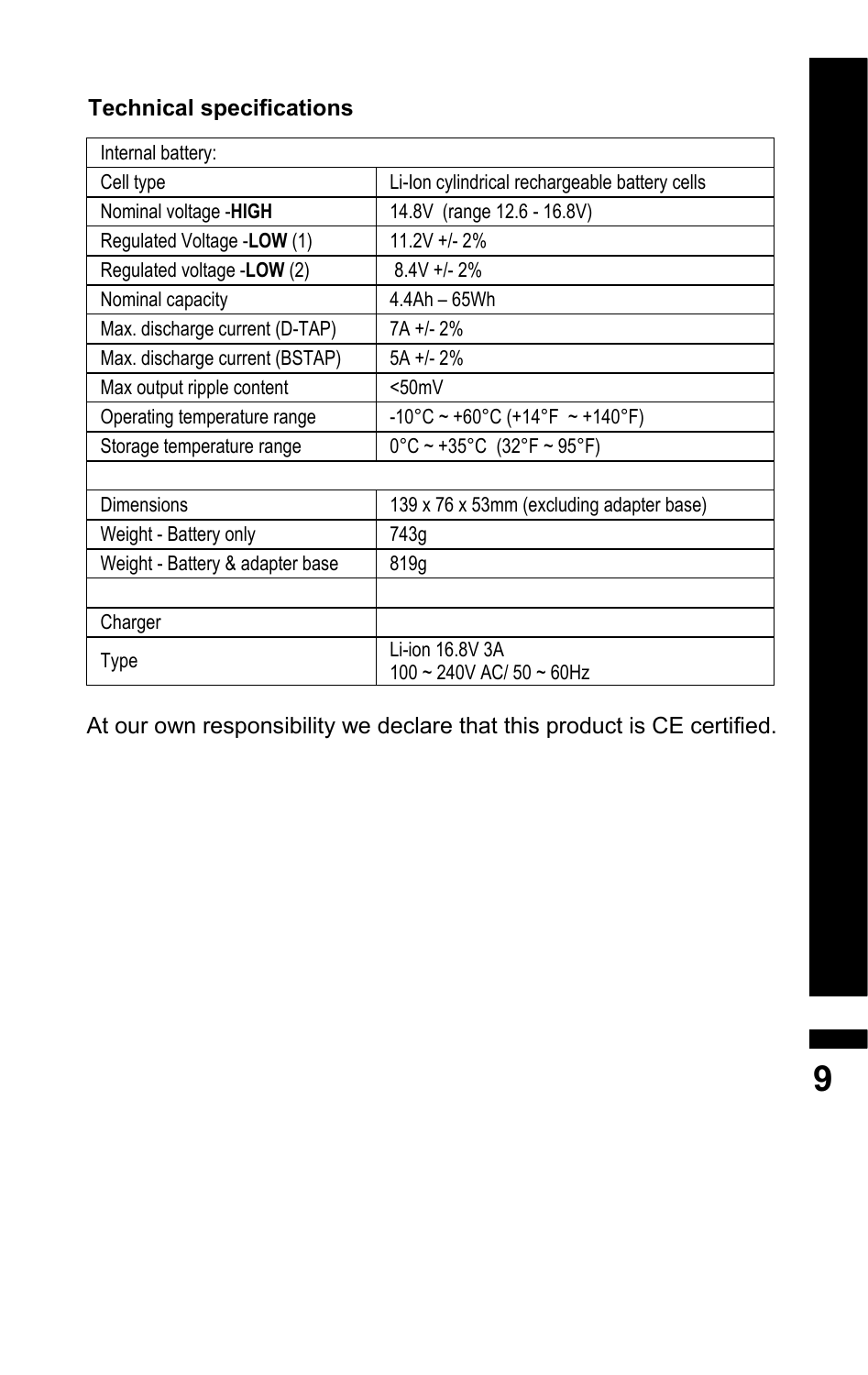# **Warranty**

BLUESHAPE Bubblepack is warranted to be free from defects in materials, workmanship and functionality for a period of 18 months commencing from the date of purchase.

This warranty shall not apply to any products or parts of, that have been subjected to misuse, negligence, accidental or abnormal conditions of operation.

The buyer should always contact the place of purchase for any return of defective product. It is important that the buyer provides us with as much information as possible about the failure being claimed.

In the event of product failure for which warranty applies, we will repair or replace the product free of charge. In these cases, all expenses including transport charges will be borne by us.

In the case where the failure has been caused by one of the causes explained above, repairs should be billed at a nominal cost. Prior to the carrying out of any repairs, we will inform the customer of the estimated costs of these repairs.

These warranty conditions are the only ones applicable to our products and overrule any other expressed or implied warranties. We shall not be held liable for any damages resulting from warranty statements other than those contained in this declaration.

In all warranty claims, the buyer must reproduce the original purchase invoice.